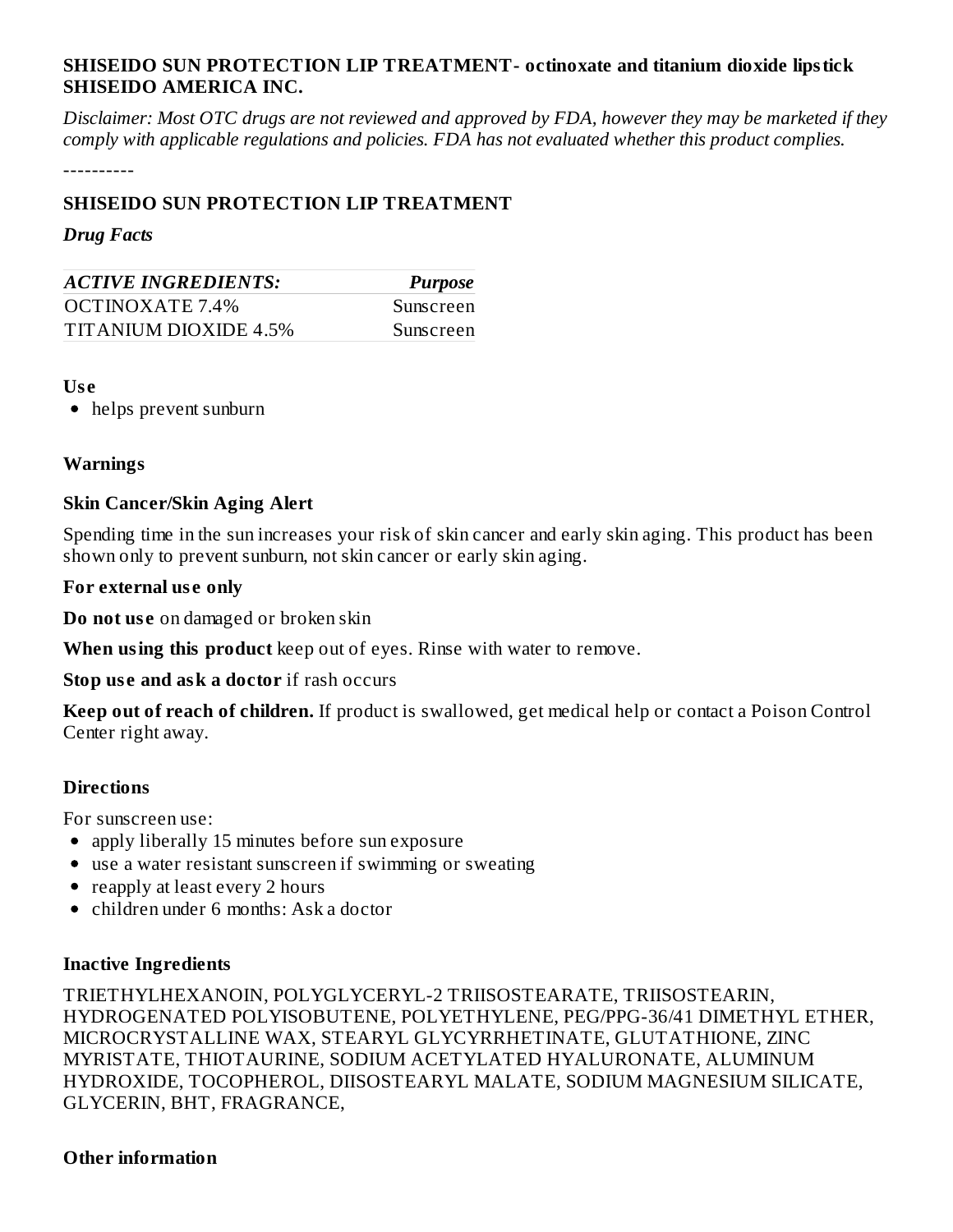protect this product in this container from excessive heat and direct sun.

# **Questions or comments?**

Call toll free 1-800-906-7503

**PRINCIPAL DISPLAY PANEL - 4g Cartridge Carton** *S***HI** *S***EIDO SPF 35** Sun Protection Lip Treatment SUNSCREEN 4g NET WT. .14 OZ.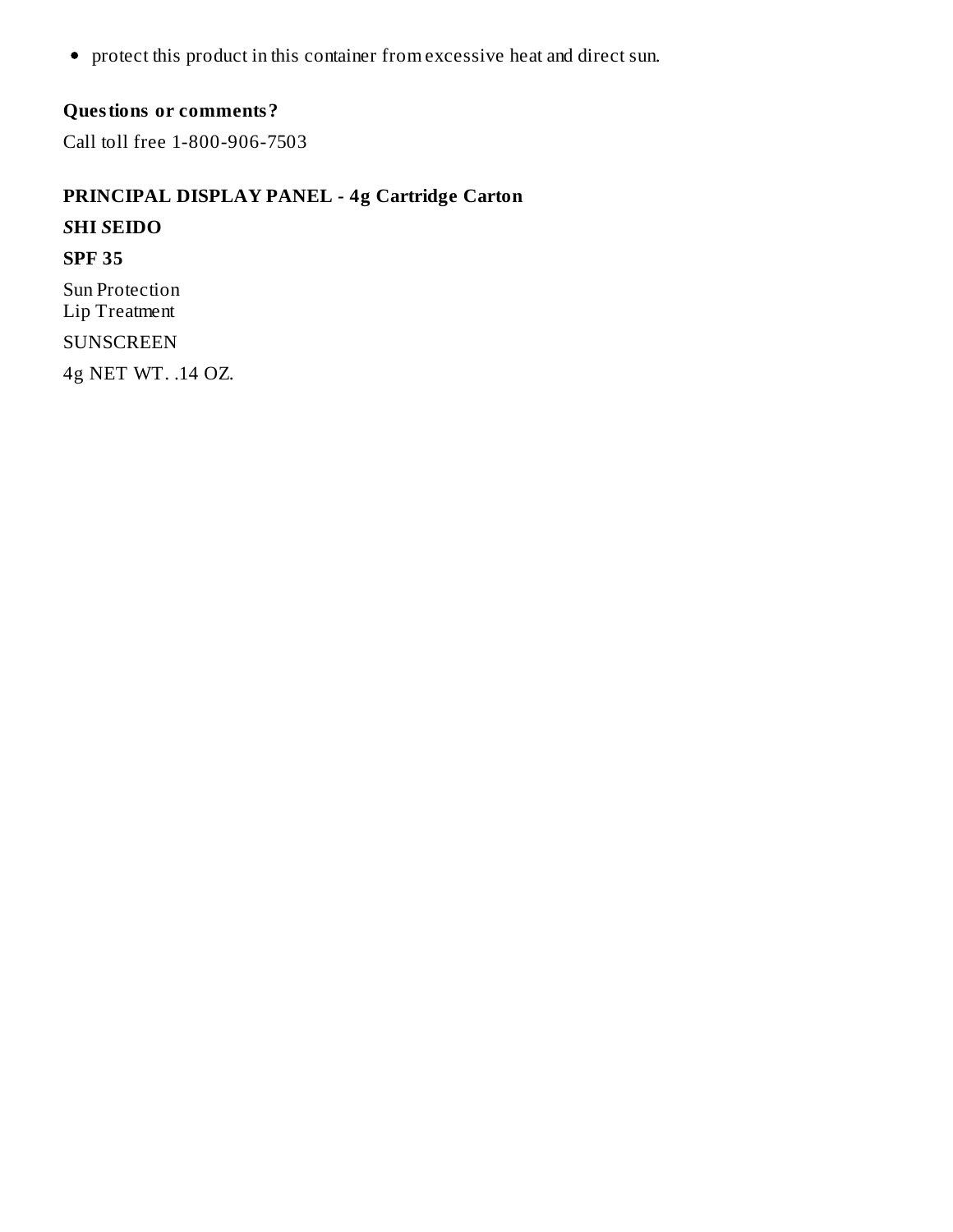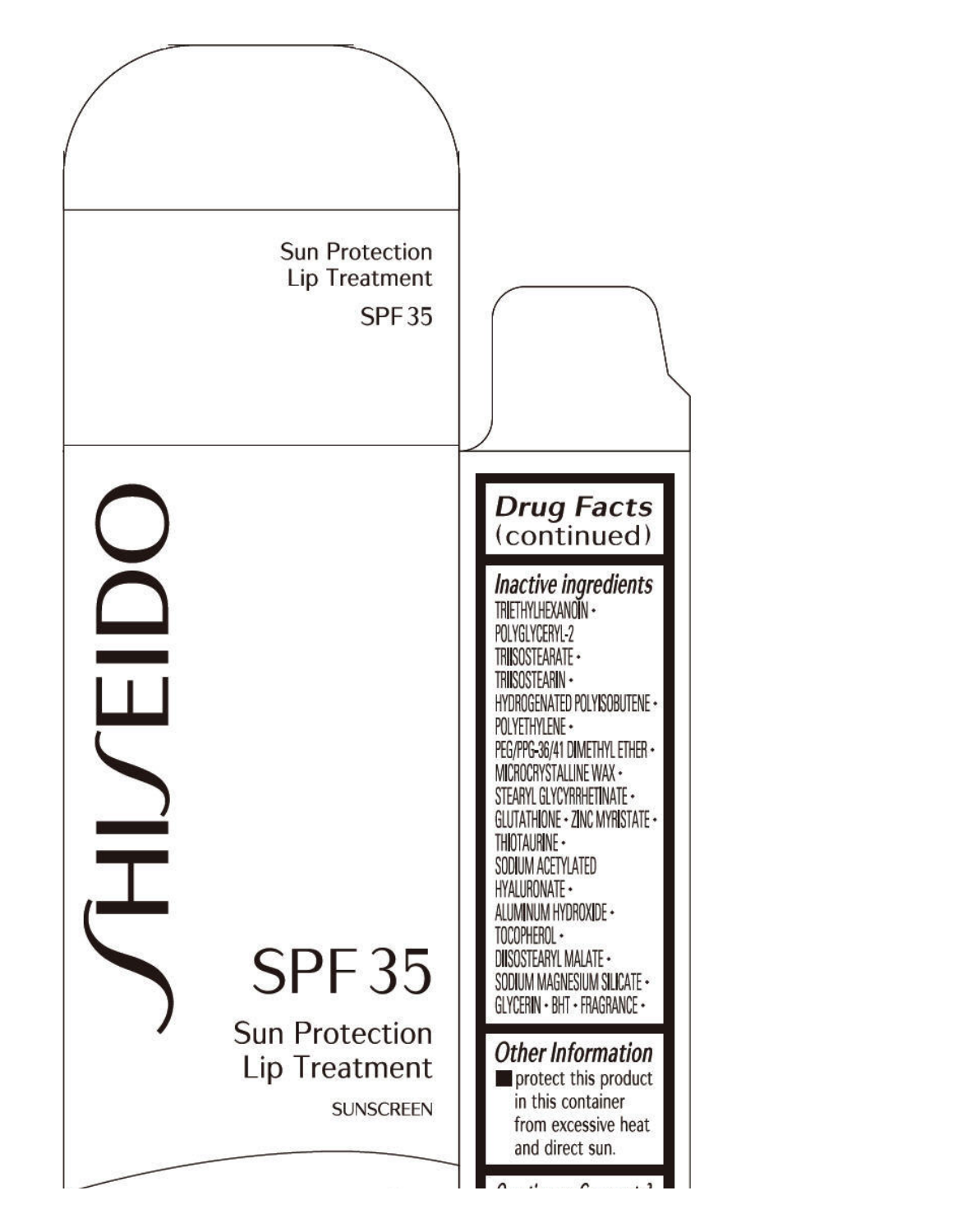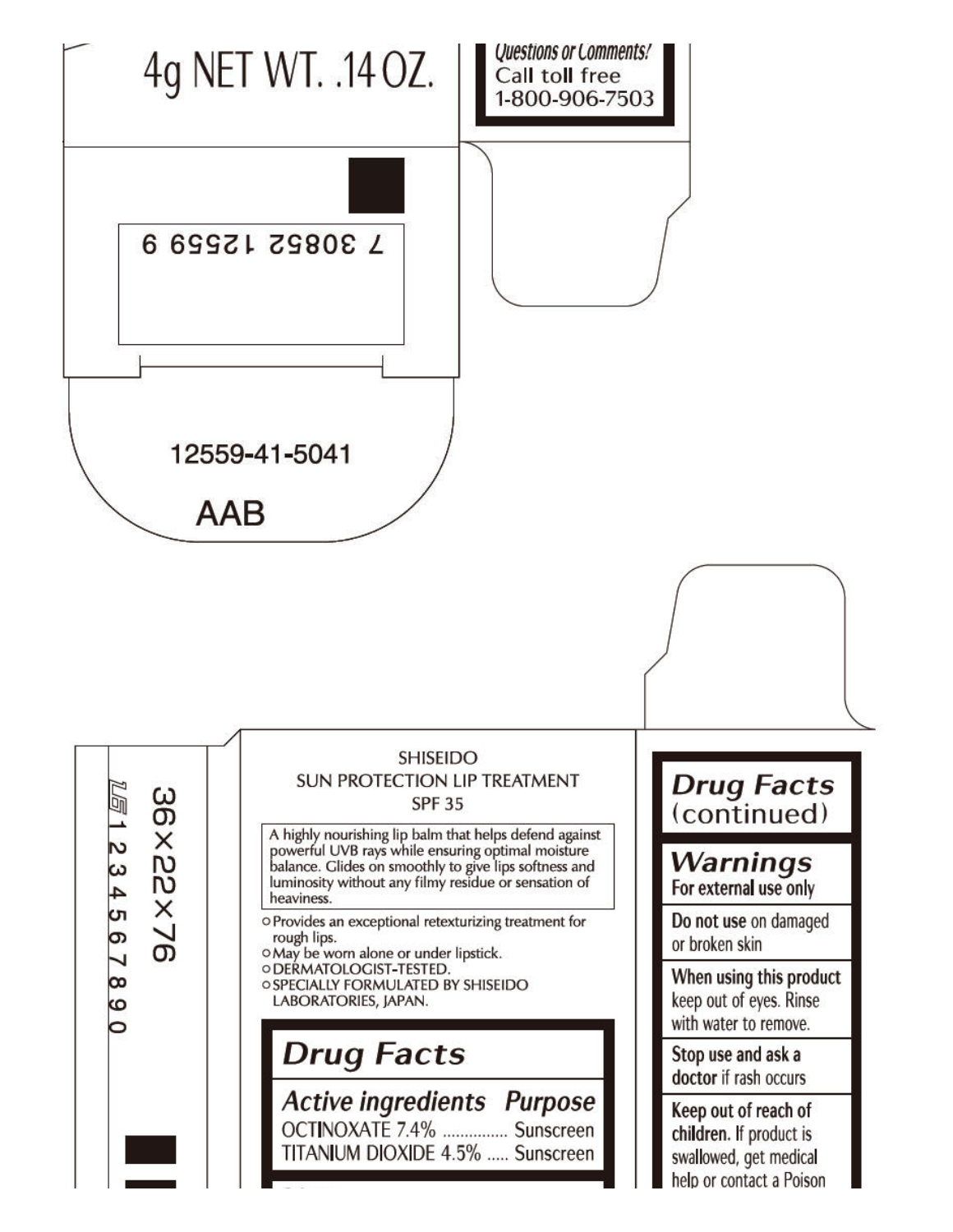

| <b>SHISEIDO SUN PROTECTION LIP TREATMENT</b>                                                              |                        |                    |  |                 |               |  |
|-----------------------------------------------------------------------------------------------------------|------------------------|--------------------|--|-----------------|---------------|--|
| octinoxate and titanium dioxide lipstick                                                                  |                        |                    |  |                 |               |  |
|                                                                                                           |                        |                    |  |                 |               |  |
| <b>Product Information</b>                                                                                |                        |                    |  |                 |               |  |
| Product Type                                                                                              | HUMAN OTC DRUG         | Item Code (Source) |  |                 | NDC:52686-642 |  |
| <b>Route of Administration</b>                                                                            | <b>TOPICAL</b>         |                    |  |                 |               |  |
|                                                                                                           |                        |                    |  |                 |               |  |
|                                                                                                           |                        |                    |  |                 |               |  |
| <b>Active Ingredient/Active Moiety</b>                                                                    |                        |                    |  |                 |               |  |
| <b>Ingredient Name</b><br><b>Basis of Strength</b>                                                        |                        |                    |  |                 | Strength      |  |
| O CTINO XATE (UNII: 4Y5P7MUD51) (OCTINO XATE - UNII:4Y5P7MUD51)<br><b>OCTINOXATE</b>                      |                        |                    |  |                 | 296 mg in 4 g |  |
| TITANIUM DIO XIDE (UNII: 15FIX9 V2JP) (TITANIUM DIO XIDE - UNII: 15FIX9 V2JP)<br><b>TITANIUM DIO XIDE</b> |                        |                    |  | $180$ mg in 4 g |               |  |
|                                                                                                           |                        |                    |  |                 |               |  |
|                                                                                                           |                        |                    |  |                 |               |  |
| <b>Inactive Ingredients</b>                                                                               |                        |                    |  |                 |               |  |
|                                                                                                           | <b>Ingredient Name</b> |                    |  |                 | Strength      |  |
| <b>TRIETHYLHEXANO IN (UNII: 7K3W1BIU6K)</b>                                                               |                        |                    |  |                 |               |  |
| TRIISO STEARIN (UNII: 71503RH8KG)                                                                         |                        |                    |  |                 |               |  |
| HYDRO GENATED POLYBUTENE (1300 MW) (UNII: 7D1YQ9 Y5EZ)                                                    |                        |                    |  |                 |               |  |
| HIGH DENSITY POLYETHYLENE (UNII: UG00KM4WR7)                                                              |                        |                    |  |                 |               |  |
| PEG/PPG-36/41 DIMETHYL ETHER (UNII: GZ406N3R9F)                                                           |                        |                    |  |                 |               |  |
| MICRO CRYSTALLINE WAX (UNII: XOF597Q3KY)                                                                  |                        |                    |  |                 |               |  |